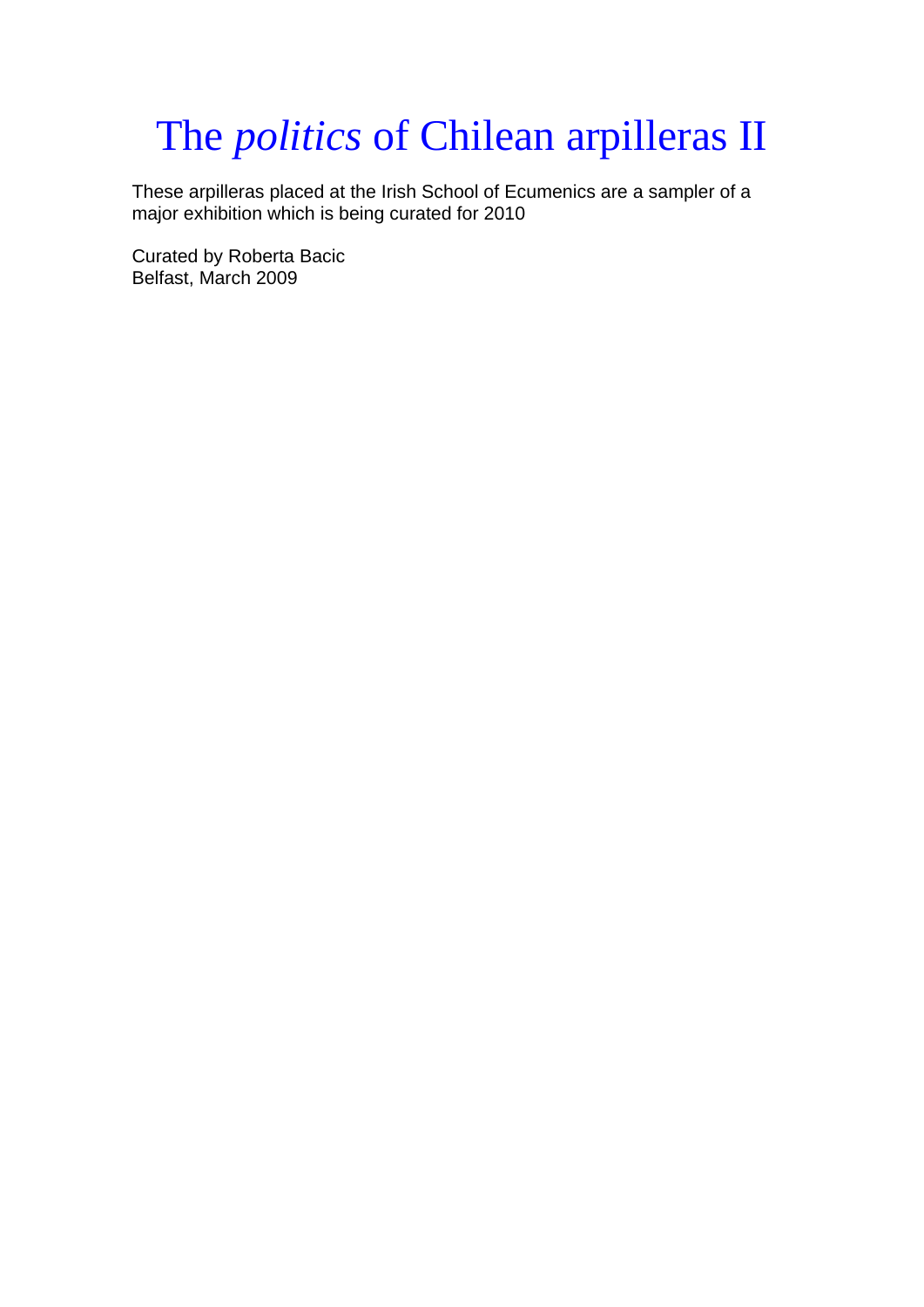*Arpilleras (pronounced "ar-pee-air-ahs") are threedimensional appliqué textiles of Latin America. "Arpilleras" is actually from the Chilean tradition, an old regional pictorial appliqué technique from Isla Negra on the coast of Chile, whereby rags were used to create images and then embroidered on large pieces of cloth. Initially hessian, or in Spanish "arpillera", was used as their backing, and that then became the name for this particular type of quilt. Generally they are known as quilts or wall hangings. They are considered contemporary craft. Sometimes small dolls were made and added to make the three dimensional effect.* 

*Most of them were done in especially hard political times, in a particular context, and they reveal to us now what the experience has meant since then. It is our task, at this time, to approach the situations portrayed and also work/act for a present/future where those things do not happen.* 

*"***The Arpilleras are story tellers, for it is through them that these women have recorded and preserved the memory of a period of Chilean history that many others have chosen to forget**"

*This quote comes from Marjorie Agosín's book: "Tapestries of Hope, Threads of Love, The* **Arpillera** *movement in Chile 1974- 1994" with a foreword by Isabel Allende, 2nd edition, Rowman & Littlefeld Publishers, USA, 2008*

**"Las arpilleras son como canciones que se pintan" "The arpilleras are like songs that one paints", said Violeta Parra, wellknown folk singer from Chile** 

**[http://www.nuestro.cl/notas/noticias/violeta\\_arpilleras.htm](http://www.nuestro.cl/notas/noticias/violeta_arpilleras.htm)**

**For comprehensive references visit University of Ulster's archive <http://cain.ulst.ac.uk/quilts/>**

**[http://cain.ulst.ac.uk/quilts/exhibit/chilean\\_arpilleras.html](http://cain.ulst.ac.uk/quilts/exhibit/chilean_arpilleras.html)**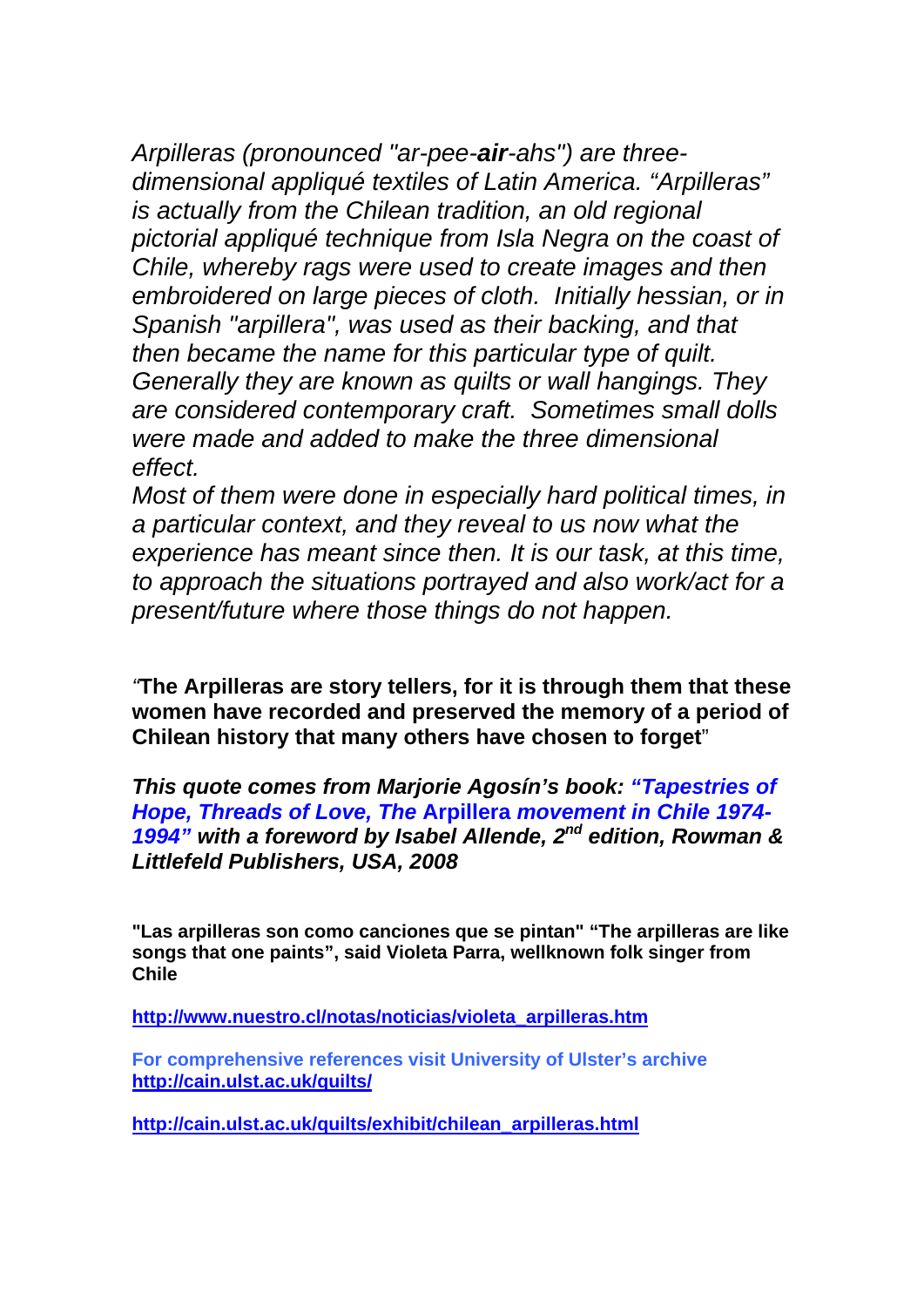#### **Demandamos DEMOCRACIA /** *We want DEMOCRACY*

This Chilean arpillera was made in the late 1980's in one of the workshops supported by the Catholic Vicariate of Solidarity in Santiago de Chile. The women have come together to protest the lack of democratic participation and have decided to make public their demand. They display a banner – held by three young people – which says "Democracy". You can see that the women are holding onto each other with linked arms and have formed three rows. The small, crowded houses indicate a poor neighbourhood.

The police car shown does not seem to intimidate them and they carry on with their action. They seem sure that their claim is a valid one and that its achievement could help to improve their social conditions.

This group of grassroots Chilean people feel and think that they have not been consulted and have come together to demand democracy, which they believe will allow them to participate. In the time of the dictatorship, democracy, as a right to participate, was something you had to struggle for. Previously, Chile was a country used to taking part in political decisions and voting as an entitlement.

You can still get arpilleras from [www.fundacionsolidaridad.cl](http://www.fundacionsolidaridad.cl/) and other groups.



Courtesy of Sean Carroll, USA / Spain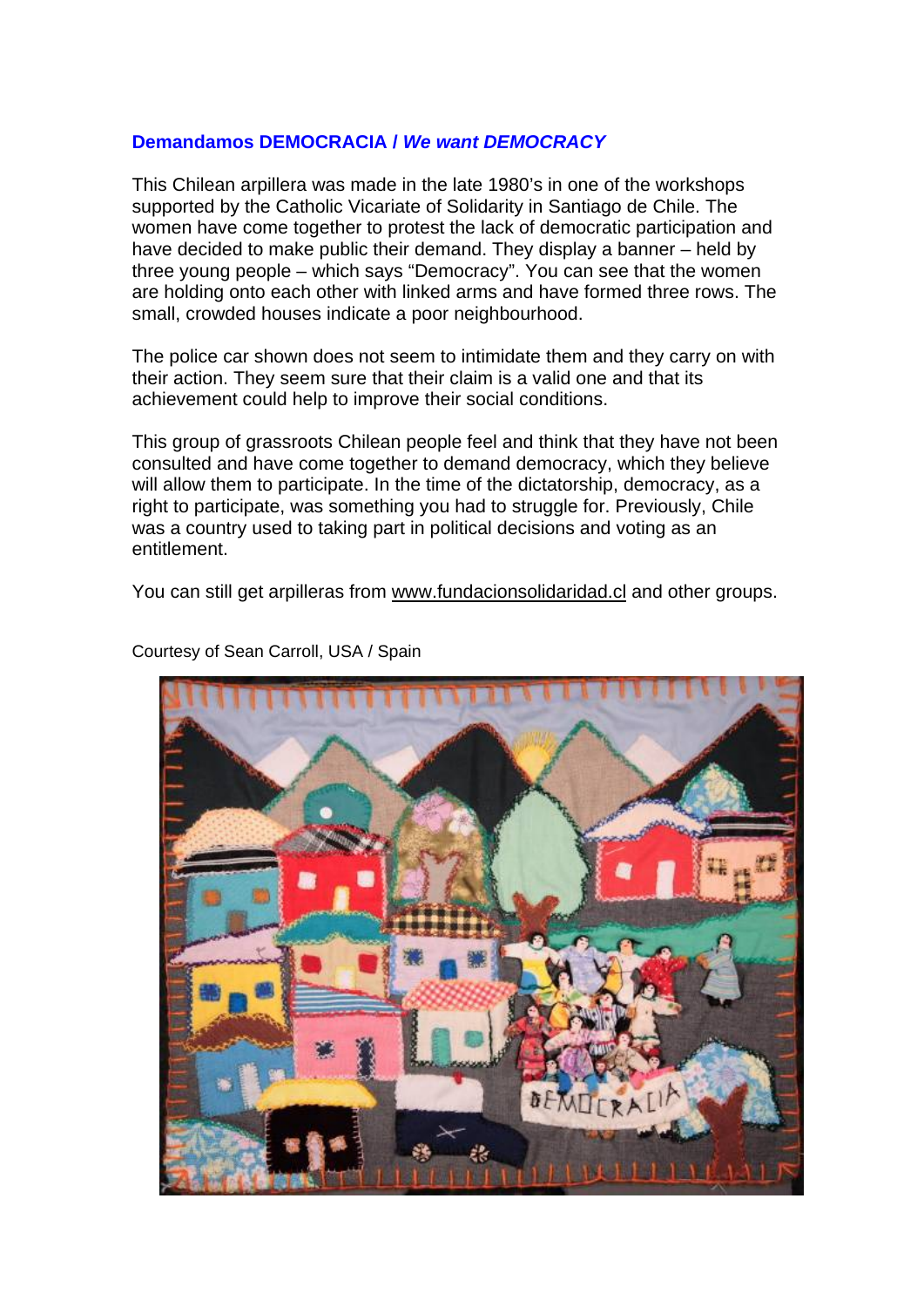## **Verdad y justicia para los desaparecidos /** *Truth and justice for the disappeared*

This Chilean arpillera was made by one of the workshops of the Association of Detained and Disappeared and acquired in Santiago in 1991. It was probably made in the late 1980s, shortly before the end of the dictatorship.

This arpillera follows the classical pattern of mountains, sun and action. Women have taken to the streets to denounce the disappearance of their dear ones. Directly affected women carry banners with pictures of their missing ones. Others have joined their struggle demanding **Justice and truth.** In the centre of the piece you see women carrying a big banner which reads: **Where are the disappeared?** Passers by are looking at their action. It seems to suggest that they are paying attention to the topic of the protest and not to the protestors themselves.

Chilean's Truth Commission and follow-up bodies had as their core mission to find out what happened to each disappeared person and to try to find the remains of the bodies when possible, or at least be able to tell their next of kin what happened to the missing person. Reparations have been put in place for directly related relatives of the acknowledged victims.



Courtesy of Gaby Franger & Rainer Huhle, Germany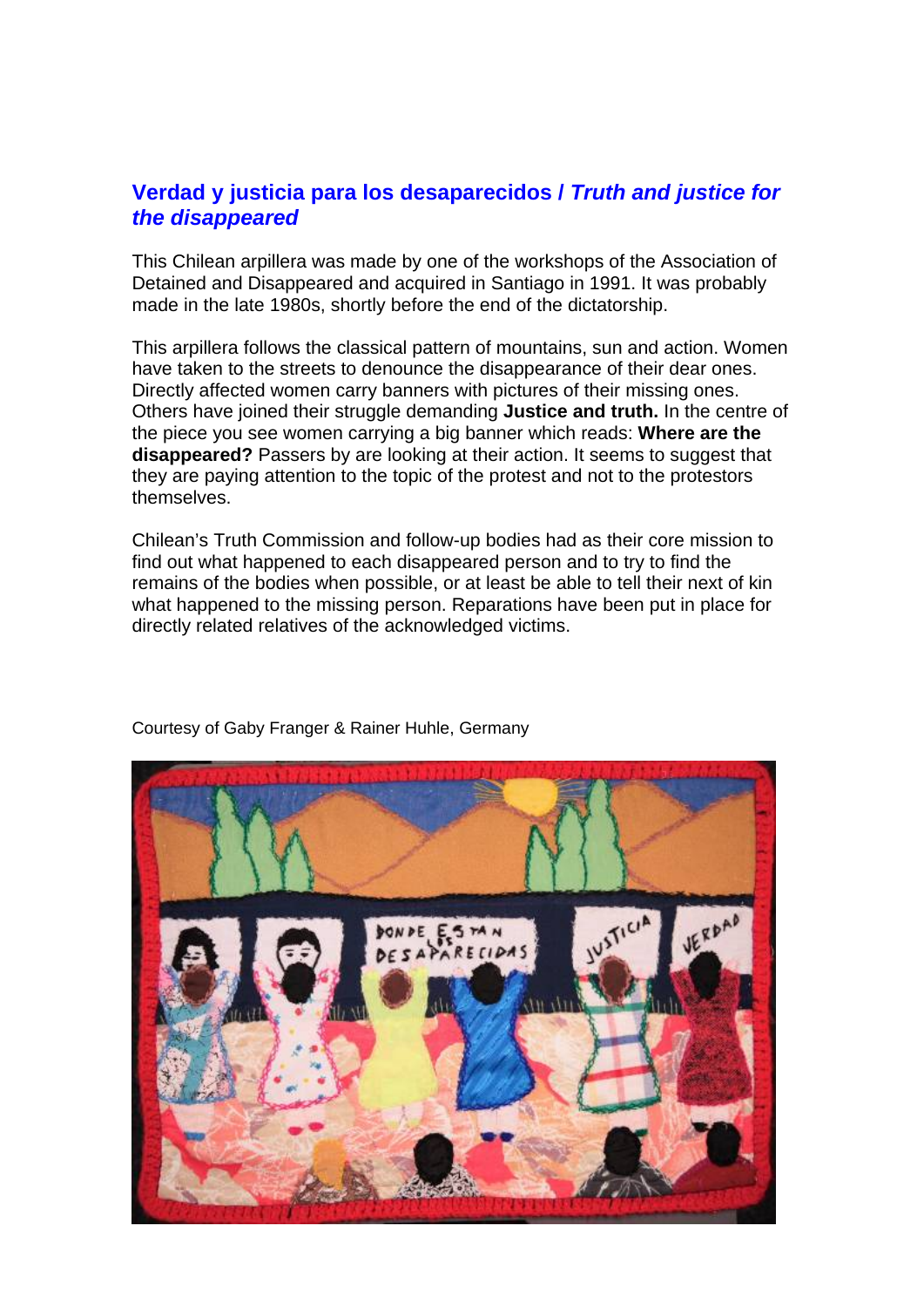## **La gente necesita trabajar** */ People need work*

This very small Chilean arpillera was made as far back as 1975. There is no record as to which woman or workshop did it. The only available information is that it was brought to Spain by a priest who got it from another priest in Chile. The Spanish priest gave it to his sister who engaged in solidarity activity with women groups in Chile and acquired other pieces in the late 1970s.

The action in this arpillera takes place in the open air. Two women and two men are standing in front of their little homes. They seem to be talking about their present working situation. The fact is that the Municipality has a sign stuck on its main door that reads: **NO VACANCIES.** 

As in most arpilleras, it shows the mountains of Chile and a strikingly bright sun coming out.



Courtesy of Rosario Miralles, Spain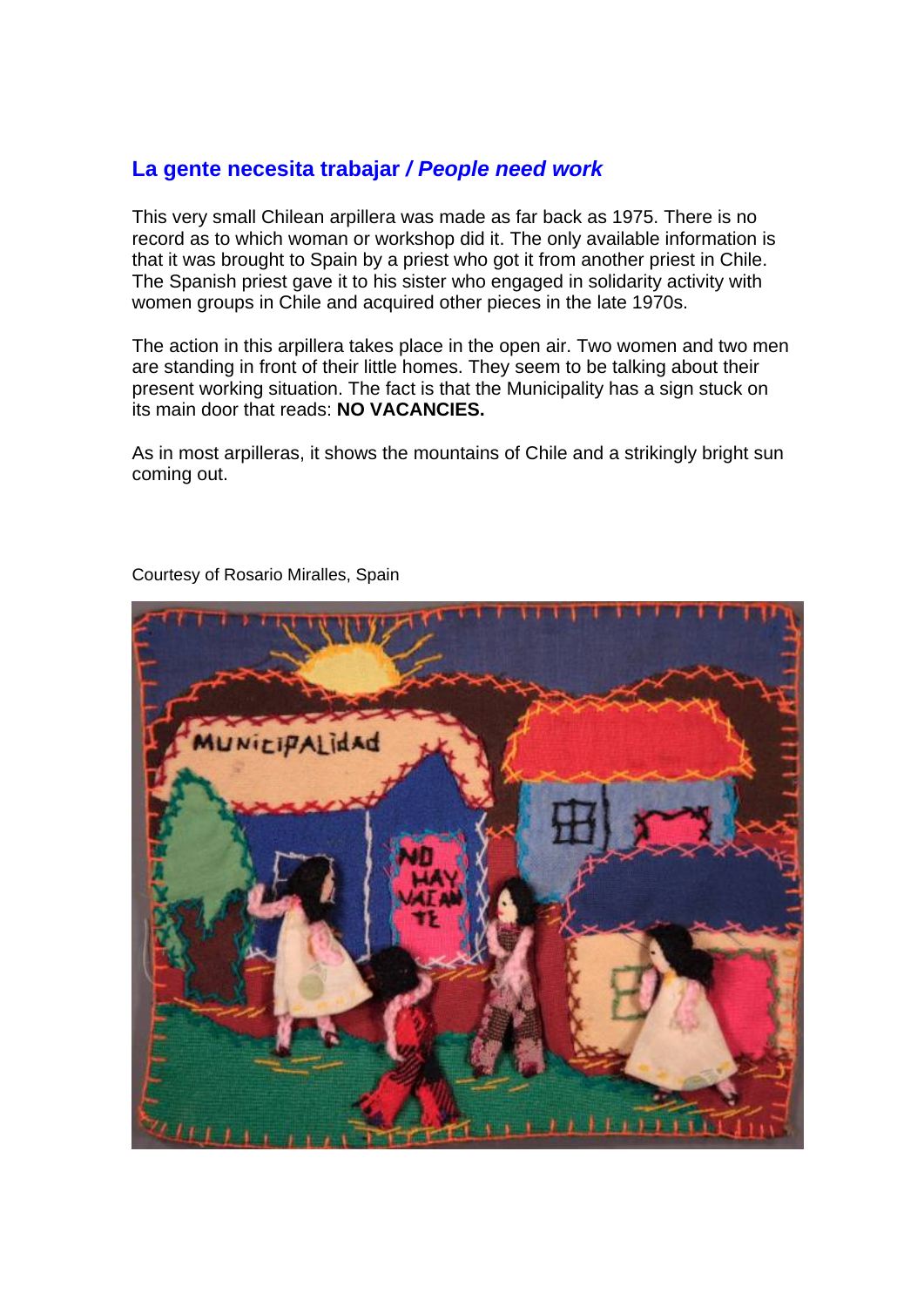## **No tenemos acceso a los servicios públicos /** *We have no access to public services*

This Chilean arpillera was made by a community workshop set up by a Protestant Church in the shanty towns of Santiago. It was done in the late 1970s and acquired by a Swiss couple involved in solidarity work with Chile. They also bought other pieces which they brought to Europe and gave as presents to friends. In this way they also created awareness of what was going on.

We can also date it by the direct reference to Monica Madariaga, Justice Minister from April 1977 to February 1983, who personally drafted the Amnesty Law. It exculpated from criminal responsibility all persons who committed crimes, were accomplices in crimes or covered up crimes committed between the day of the military coup, September 11, 1973 and March 10, 1978, when the state of siege was lifted.

Though it does not refer to the amnesty law as such, it clearly shows the day to day situation of disadvantaged people and also makes direct references to the causes of the situation. The crosses stitched on the doors of health facilities, university, the Supreme Court, building sites, and others show that ordinary people do not have access to these services. The woman minister is shown at her desk, next to it the words: **Minister of Education, betrayal to the fatherland**. It also says: **What is this?** The only other characters are people having to dig with their spades to survive.



Courtesy of Heidi and Peter Gessler, Switzerland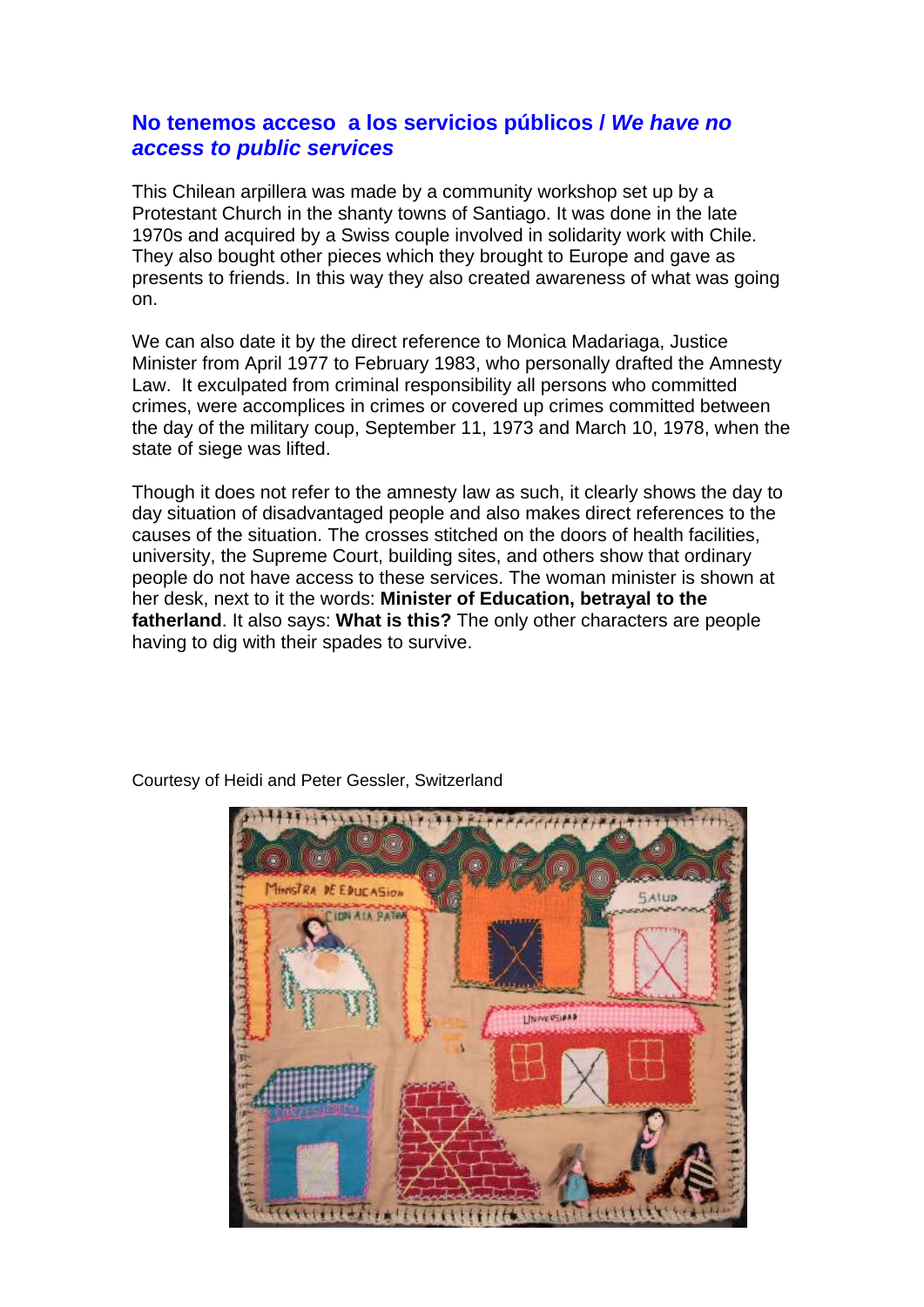# **¡ Adiós Pinochet!** */ Good bye Pinochet!*

Women have gathered in the streets of a modest neighbourhood to express their opinion and confront the situation that they see is keeping them, and their community, from having a better life. We can see that they are impoverished as they have to no electricity supply in their little houses and have to steal it by attatching electrical cables to the source. In spite of this they depict their homes with bright colours and the classical mountains and sun are there.

They are divided into two groups, each carrying a banner. One says: **OUT PINOCHET!** The other reads: **Good bye Pinochet!**

This arpillera says that the impediment to fulfil challenge VIII, **Initiate a process to encourage the creation of a shared vision of society,** resides in the government and requires that Pinochet leaves so that the country can heal itself.

This arpillera was made by one of the workshops run and supported by Vicaría de la Solidaridad. It was acquired in the context of international solidarity to end Pinochet's dictatorship.

You can still get arpilleras from [www.fundacionsolidaridad.cl](http://www.fundacionsolidaridad.cl/) and other groups



Courtesy of Heidi and Peter Gessler, Switzerland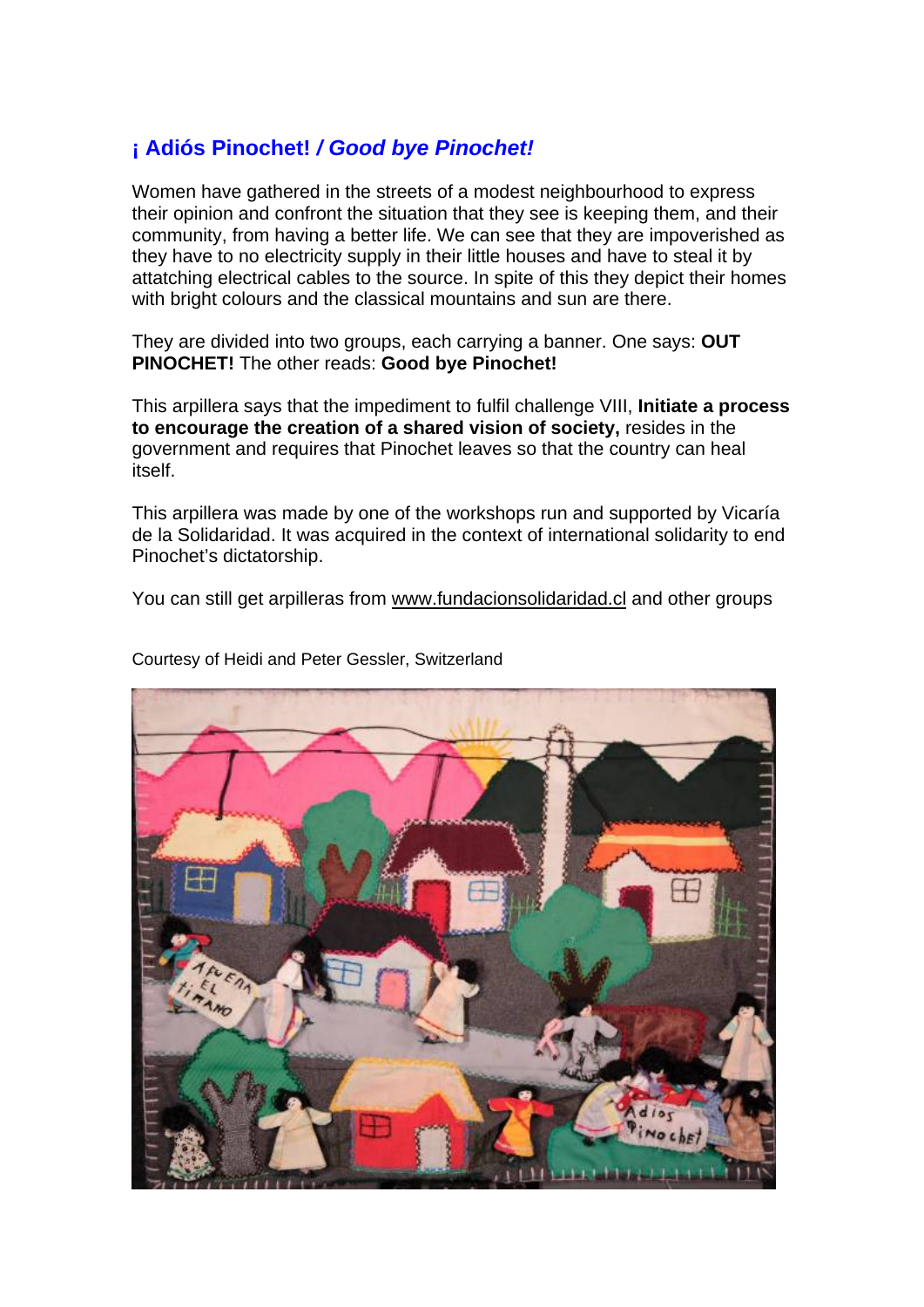## **Bailamos solas pues han desaparecido a nuestros hombres /**  *We dance alone! Our men have been taken*

This Chilean arpillera was made by one of the workshops of the Association of Detained and Disappeared and acquired in Santiago in 1991. It was probably made in the late 1980s, shortly before the end of the dictatorship.

In this arpillera we can see women dancing "Cueca "the traditional Chilean dance. Cueca, is danced in pairs - an important fact considering the dance is meant to represent the different emotions and stages of romance.

Here the women dance alone as their husbands, sons, brothers, or lovers have been disappeared or exiled, so they continue the dance, wearing the image of their loved ones over their hearts. "The dance represents a denunciation of a society that makes the bodies of victims of political violence disappear, denying them a proper burial and silencing their mourners. Through *la cueca sola*, the dancers tell a story with their solitary feet, the story of the mutilated body of a loved one. Through their movements and the guitar music, the women also recreate the pleasure of dancing with the missing person." Their courage and determination has inspired people all over the world, including musician Sting, whose song has been taken up by many other artists including Joan Baez and Holly Near.

This arpillera exposes a situation where people were pushed to the limit. Specifically this piece shows what happened to people who had different political views.



Courtesy of Gaby Franger & Rainer Huhle, Germany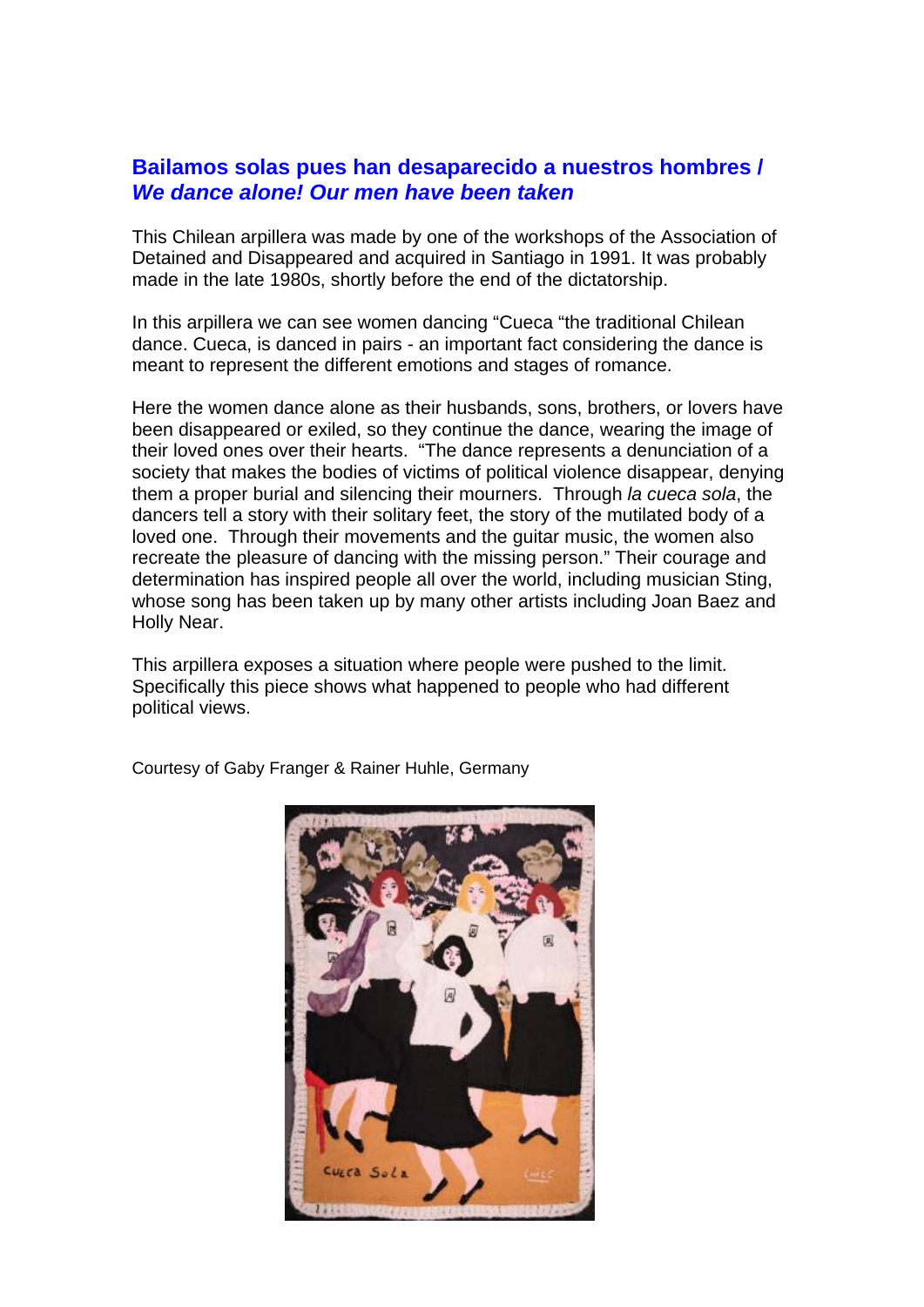## **Vida bajo llaves /** *We have to live behind doors*

This Chilean arpillera was made by a community workshop set up by a Protestant Church in the shanty towns of Santiago. It was done in the late 1970s and acquired by a Swiss couple involved in solidarity work with Chile.

Campamento San Jeronimo was one of the many squalid settlements established by poor families in the outskirts of Santiago. This arpillera shows the mountains, but not the sun.

This arpillera shows graphically how people in these poor neighbourhoods had to deal with their problems and it also exposes those problems. Everything had to be borne in silence, discussed behind doors. To find out what is going on, we have to open the doors that cover different episodes. So, we see three ill children having to share one bed; a couple discussing where they could find work; two women worried as many children are awaiting a bowl of soup from their soup kitchen and they are worried it will not be enough for all of them. The woman who is washing clothes is saying how much she is missing her husband.

This arpillera exposes a situation where people were pushed to the limit, which was a common experience in Chile during the dictatorship. Specifically, this piece shows what happened to poor people who had different political and social views and could not express them publicly without being persecuted.



Courtesy of Heidi and Peter Gessler, Switzerland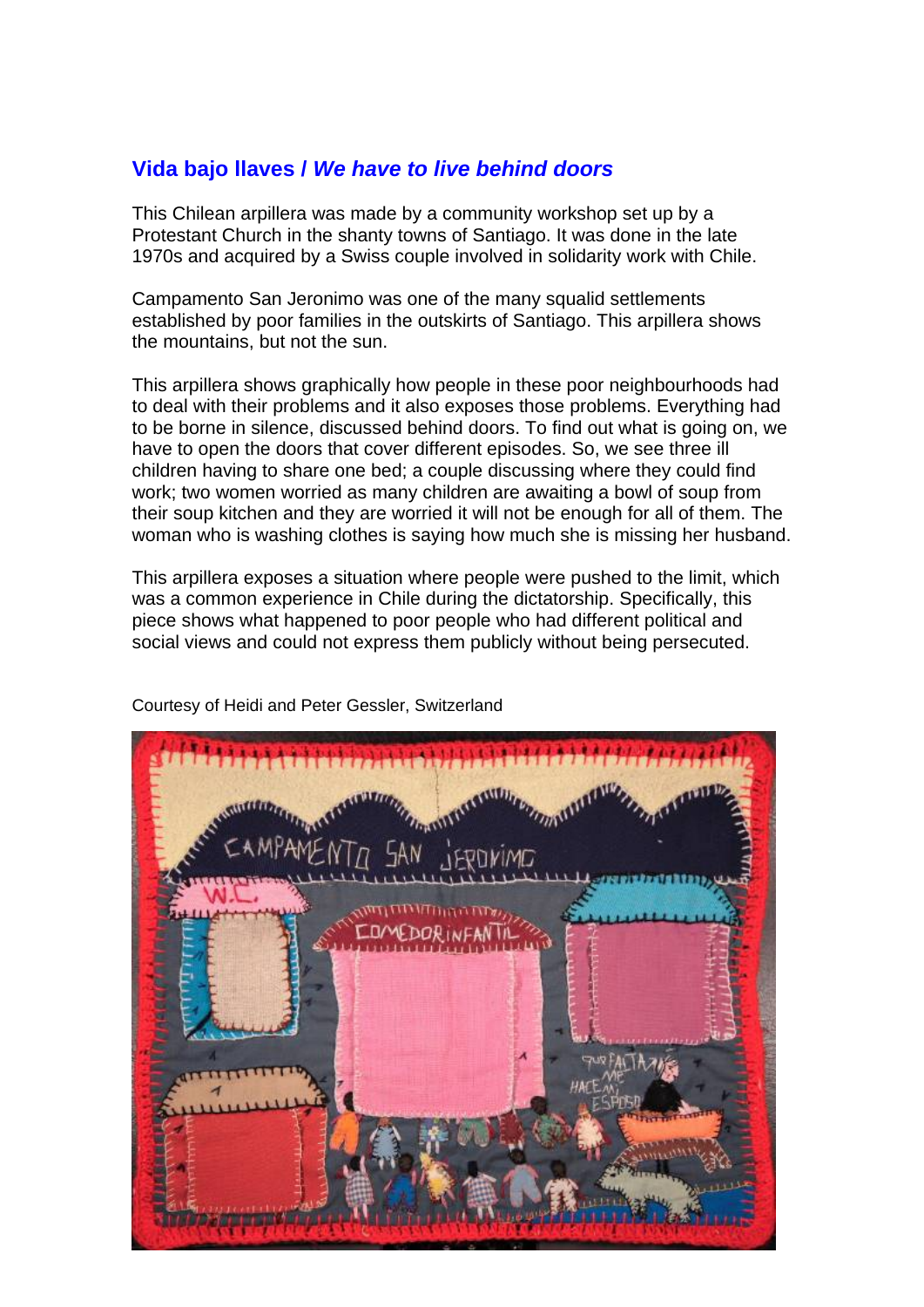### **No a la tortura /** *No to torture*

This is one of the most visually startling pieces in the collection. Set against a simple black background, this arpillera speaks unapologetically about Chile's history of torture. It was made by Violeta Morales, sister of Newton Morales who disappeared. She passed away in 2006 without knowing where her brother´s remaine are.

Torture is a difficult subject. According to the Valech Report, thousands of people were subjected to some form of torture during Pinochet's regime and 35,868 approached the Commission. The majority, 27,255 people, were officially registered as victims of torture.

This arpillera, made by survivors graphically depicts their experience of being tortured. It shows these people in a dehumanized way, their features not recognizable and signals that this inhuman experience was not only lived by single individuals, but by significant groups of people. It is striking that the woman who made this arpillera willingly talks about the past.



Courtesy of Marjorie Agosín Chile / USA